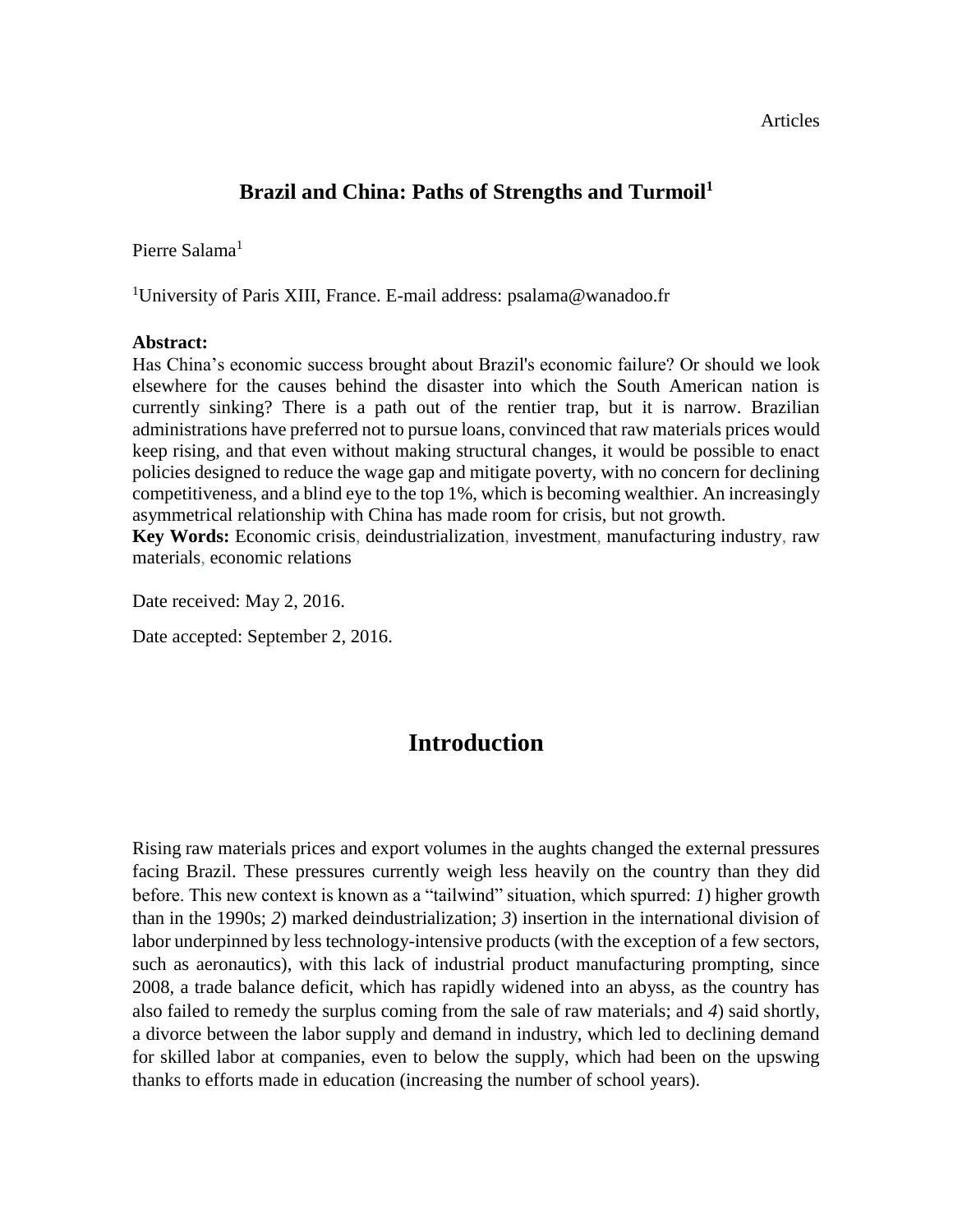This "tailwind" in turn boosted the minimum wage and overall wages, and significantly enhanced social policy. But it also favored more or less opportunistic behavior on the part of governments, which has generated the profound economic crisis currently ailing the country. The economic slowdown, in the wake of the crisis, is inscribed in a growth regime centered on economic reprimarization and capital inflow. That is why plummeting raw materials prices have only precipitated a latent crisis. Government opportunism consisted of believing "that what had worked" could last and that it was not necessary to prepare to confront future conflicts among the classes, and that the abundancy of foreign currency would give the country a way out.

Thus, China is not the reason why Brazil is in crisis. The relationship between Brazil and China is reminiscent of a song by a French singer-songwriter, Serge Gainsbourg, who sang: "I love you, I don't anymore;" the "I love you," because that relationship had given the country wealth, and the "not anymore," because that wealth was the seed of the crisis that successive Brazilian administrations have been unable or unwilling to prevent through the application of appropriate policies.

China and Brazil, two countries with vastly divergent economic conditions and a close, but asymmetric, relationship, comprise a pair in which one is on an economic path in which reconversion is its alpha and omega of growth, and the other capitalizes on the demands China makes of it, which on the surface, seems like a throwback to the past, as the country has returned to specialization in mining activities. The (economic) success of one means the (economic) misfortune of the other. Or should we look elsewhere for the causes behind the disaster into which Brazil is currently sinking?

## **A Few Stylized Facts: What Makes Brazil Different from China**

### **1) GDP Per Capita**

In the 1980s, Latin America was trapped and overtaken by the Asian dragons (South Korea, Taiwan, Hong Kong, and Singapore). However, in the period 1990-2000, Latin America returned to moderate growth and income per capita in the main countries in the region (Argentina, Brazil, Mexico, Colombia...) rose in 2012 to a little over one-fourth of income in the United States, while per capita income in South Korea and Taiwan hovered around 70% and 80% of American income. In spite of this higher growth, Latin America became marginalized. In 1980, per capita income in China reached 306.7 dollars measured in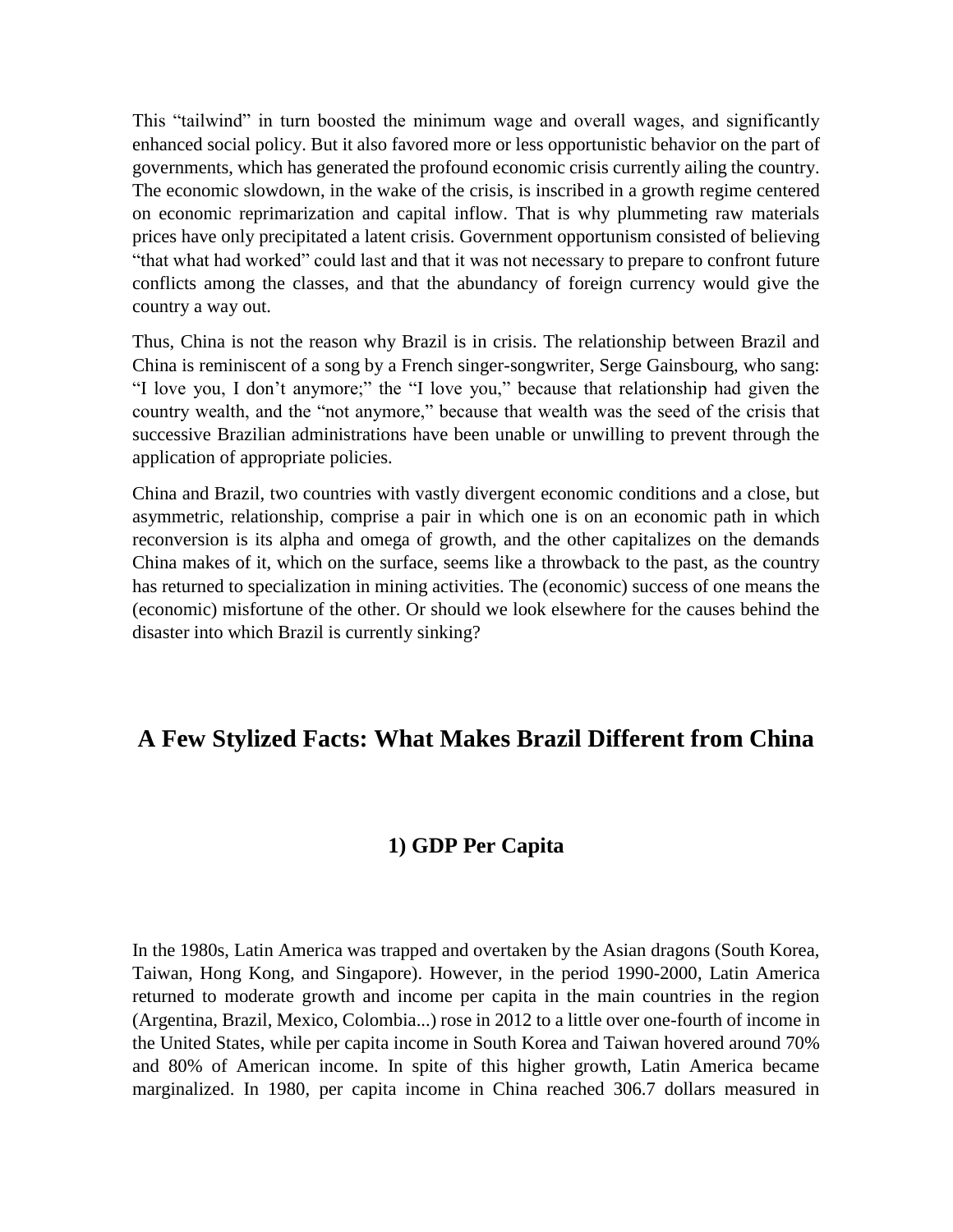purchasing power parity (PPP), and 4,809.6 dollars PPA in Brazil. In 2015, the numbers hit close to 14,107.4 dollars PPP and 15,614 dollars PPP, respectively (IMF). Between 1980 and 2015, the Gross Domestic Product (GDP) per capita was multiplied by a factor of 46 in China, but only a factor of 3.25 in Brazil.

The economic paths of the two nations have been very different. In China, growth has been driven by an impressive rise in exports of manufactured products and excess investment; in Brazil, in the aughts, the motor of the economy consisted primarily of raw materials exports, and a lack of investment put the brakes on growth. Higher growth in one (China) was behind the overall weak growth in the other (Brazil), although slightly higher than the figures attained in the 1990s.

With the arrival of President Lula da Silva to power (2003), growth took off somewhat, and poverty fell drastically, but contrary to the official discourse, the rich got richer, and the earnings of the top 1% of the population grew on par with those of the same group of people in developed countries. What Brazil is doing is no exception to the rule, besides its ability to diminish poverty. Many economists began to question whether Brazil would really become the new "El Dorado." However, the myth was debunked once and for all in 2011 when the dreams dissipated, and the miracle was revealed to be a mirage, or even a nightmare, beginning in 2014.

## **2) Demographics**

China (1.4 billion people) is densely populated as compared to Brazil (207 million). Taking into account income inequality and how it has evolved over time, the impact of demographics on the size of the domestic markets has been different in the two countries: *a*) income inequality in China is similar to that of Brazil. In this sense, China has been "Latin Americanized," and rising inequality is becoming increasingly severe. However, this does not constitute an obstacle for continued growth due precisely to the significance of consumer goods, intermediate goods, non-durable goods, and capital goods tied to population growth. In China, increasing idle capacity in production, added to insufficient demand and real estate speculation, is due more to policy decisions made at the province-level because these decisions have allowed factories to proliferate dedicated to producing the same product in each of the provinces.

Even so, despite this important problem, the industrial production boom verifies Kaldor's law: "more industry, more productivity" and economies of scale, and higher growth. Although Brazil does have a large population (207 million people) as compared to other countries in Latin America, the law is not entirely demonstrable. Income inequalities are significant and the domestic market dimension may not be enough when it comes to obtaining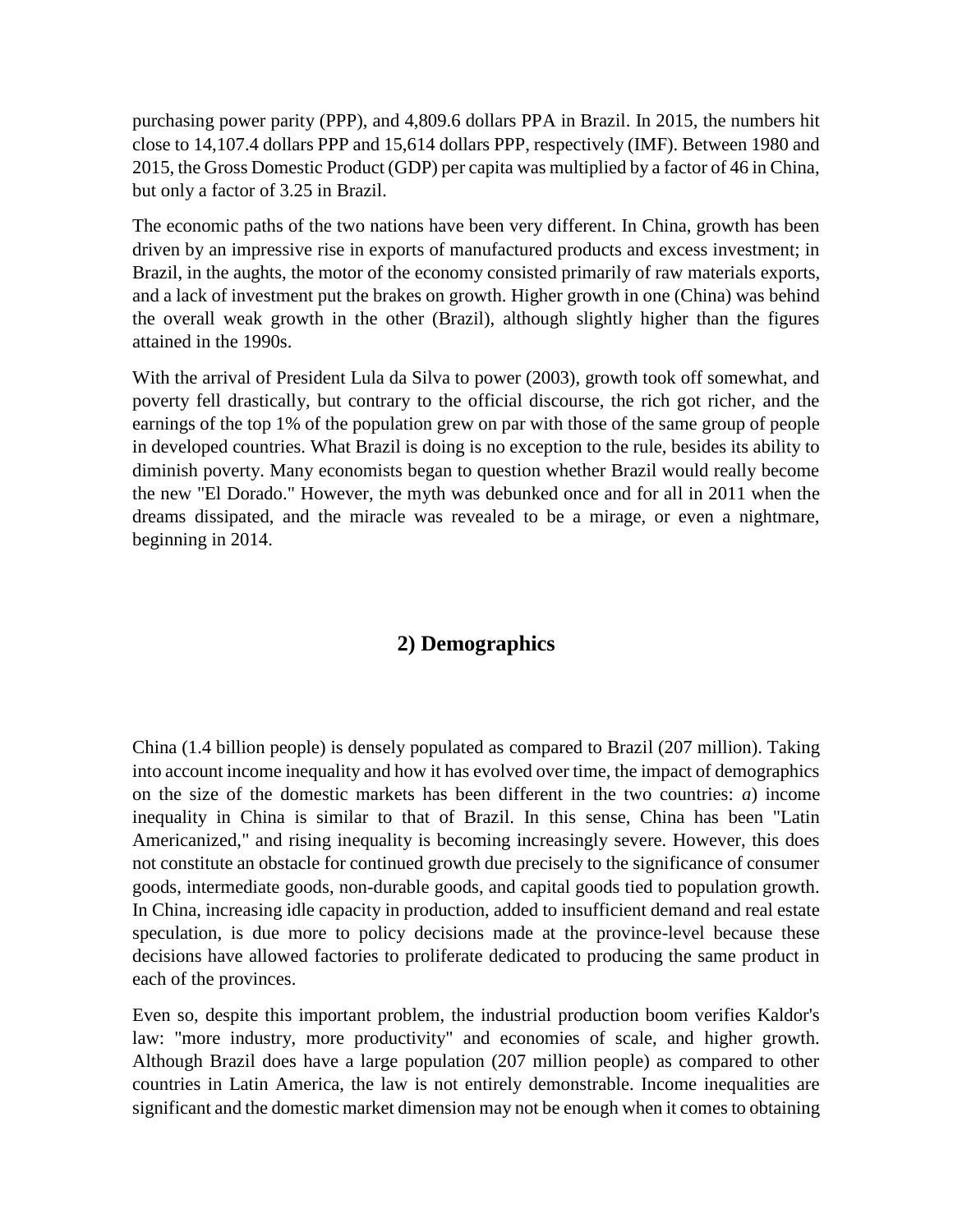the supply necessary to benefit from economies of scale for manufacturing certain products, except to complement domestic demand through foreign markets, as South Korea, for example, has done.

International competition, stimulated by trade liberalization, currency appreciation, subsidy cuts, the exacerbated challenges facing domestic production in adequate conditions of profitability, rising demand in different social categories, and the demand for intermediate products and equipment goods were increasingly satisfied by more imports, made possible by the disappearance of external restrictions, following the rise in primary products exports and the abundance of foreign currency derived from burgeoning investment in the country.

Growth in the aughts was fed by rentier activities. Deindustrialization became entrenched and productivity evolved modestly. *b*) The demographic growth rate, according to the National Institute for Statistics and Economic Studies (INSEE, in French) in 2011 was on the order of 0.48% in China, in spite of the one-child policy, and in Brazil, is currently 1.1%. Birth rates are different. In China, the one-child policy, in place since 1979 to slow the demographic explosion, led to a lopsided aging population and transformed the age pyramid, progressively becoming a barrier to jumpstarting growth. Moreover, the ratio of effectiveness/ineffectiveness grew weaker over time, culminating in the abandonment of the policy in 2015.

Brazil is undergoing a fairly rapid demographic transition: according to data from the Brazilian Institute for Geography and Statistics (IBGE), the birth rate in 1980 was 4.10, followed by 2.80% in 2000 and 2.40% in 2015, with respect to the rate of 1.70% observed in Europe. Insofar as the shift has been faster, the working-age population (15 to 64 years of age) is the largest in relative terms, with 140.9 million people out of 207 million total inhabitants. Brazil must find jobs for this swath of people, which will imply achieving a high growth rate, especially because the country is more urbanized than most industrialized countries. With a weak growth rate, the risk that unemployment will rise is high, even with a low productivity growth rate. The advent of the crisis came in 2014 and became manifest in 2015-2016 when the unemployment rate, primarily affecting young people and recent graduates, doubled. On the contrary, in China, migration from rural areas to cities has slowed down, and the lack of labor can be felt, although the growth rate remains elevated.

### **3) Natural Resources**

Besides the "rare earth," coal, China does not have raw materials to cover its own needs. The country is obliged to import them to fuel its growth and meet new requirements related to changing consumption patterns, a consequence of rising per capita income. By contrast,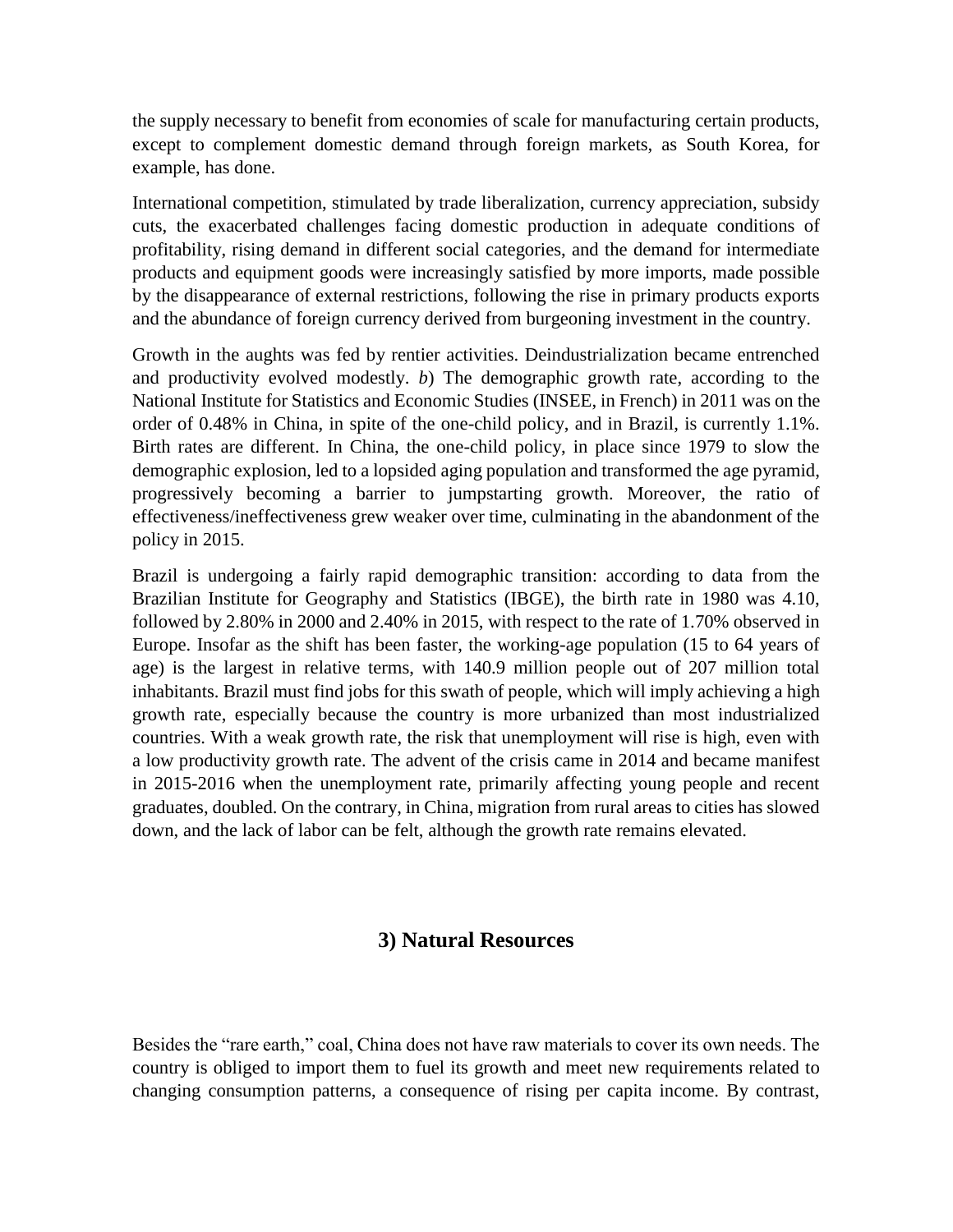Brazil is rich in raw materials of mineral or agricultural origin. This situation is explained in turn by the growth in raw materials production for exportation and the return in the twentyfirst century to international specialization tending towards economic primarization, using ultra-sophisticated techniques that could be described with the term the "commodities consensus" (M. Svampa). In summary, in order to guarantee the supply of raw materials, China's foreign direct investment in Brazil has mainly focused on buying land or mines. China has become Brazil's top trading partner. In 2013, 19% of Brazil's exports were destined for China, out far ahead of the United States (10%). This is likewise the case for Chile (25%), Uruguay (22%), and Peru (18% on par with the United States). This is not, however, the case for Colombia, where the United States continues to be the top trade partner (32%), followed by China (9%) (FMI-DOTS). This translates into more or less serious vulnerability, depending on the degree of openness and the share of exports to China out of the total. As can be seen, this share is rather high in Brazil (BR), but less than in Chile (CL), which is a more liberalized country and therefore has a higher share of exports, and even more so in Venezuela (VE), Peru (PE), and Uruguay (UY).

### **Closer Economic Relations Marked by a Dual Asymmetry**

China has become Brazil's top customer. Relations between the two countries grew closer starting in the aughts; Brazilian exports to China reached nearly one billion dollars in the year 2000, and ballooned to 40 billion dollars by 2013. In the year 2000, China was Brazil's twelfth export trading partner, and ranked eleventh for imports; by 2009, China had become Brazil's top export partner, and soon became its top import partner, too, in 2012. Already by 2014, Brazil's exports to China accounted for 18% of its global exports, and imports from China represented 16% (OCDE/CAF/CEPAL, 2016). The trade balance between the two countries was negative in the year 2000 (137 million dollars), but subsequently turned positive, except in 2008, as sales of raw materials from Brazil to China progressed. In 2011, the positive balance was two billion dollars. From there, it took a nosedive. The value of Brazilian exports to China withered, and at the same time, imports receded, although less so than exports, hitting 3.27 billion dollars in 2014 and 4.88 billion dollars in 2015 (CEPII).

Trade relations between China and Brazil are characterized by a dual asymmetry: China sells manufactured goods to Brazil and buys raw materials. China is indeed Brazil's top trade partner, but the opposite cannot be said of Brazil. These asymmetries have consequences for negotiations between the two nations.

The structure of exports from Brazil to China is dominated by the sale of raw materials and natural resource-intensive products, accounting for 66.7% and 13.8%, respectively, in 2000, and 83.7% and 10.3% in 2011. On the contrary, the structure of exports from China to Brazil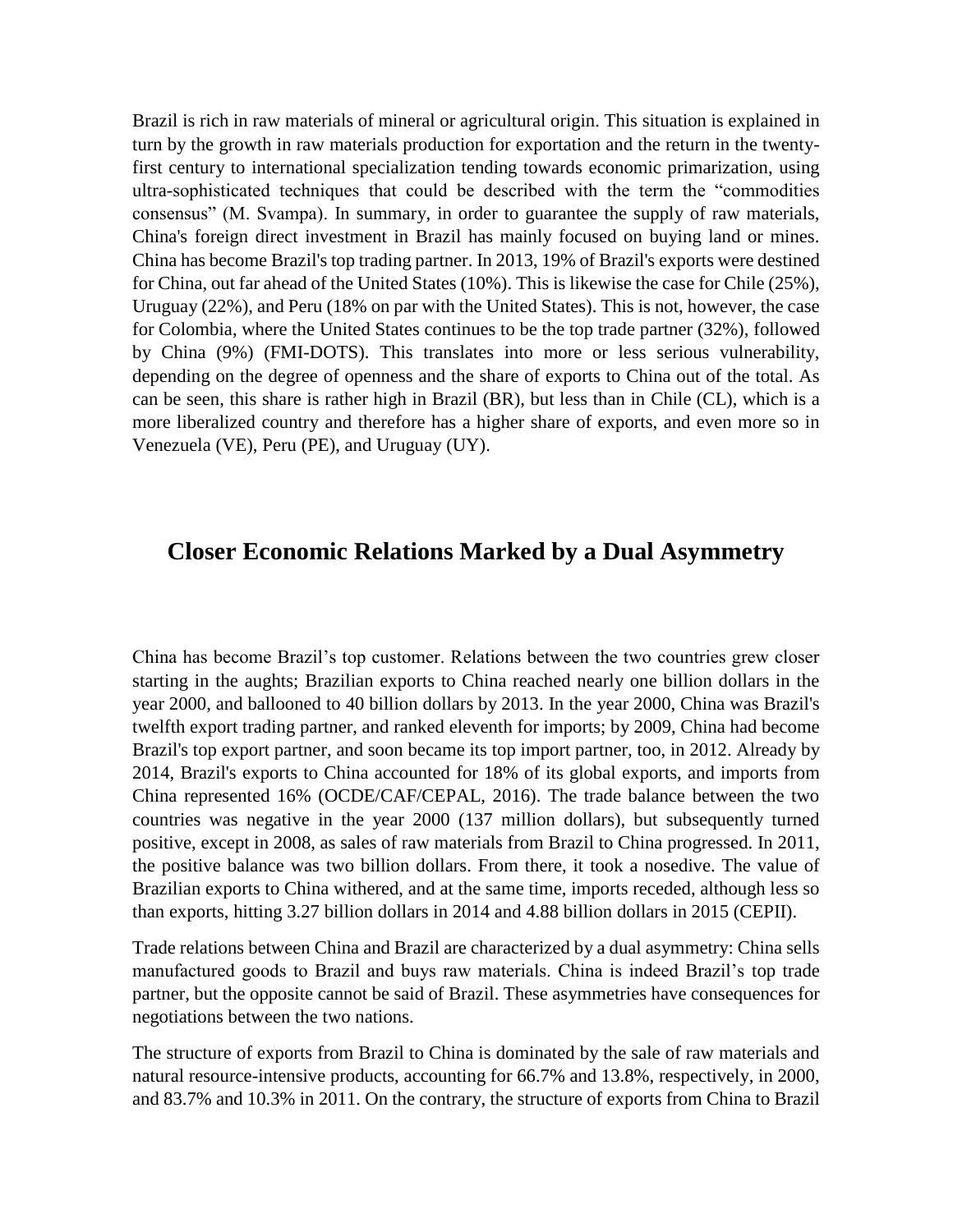is led by the sale of manufactured goods. Primary products and natural resource-intensive goods never accounted for more than 8% and 13.6%, respectively, in the year 2000, and 2.5% and 9.6%, respectively, in the year 2011, while research-intensive manufactured goods added up to 20.4% of exports (Secex/MDIC).

In 2013, Brazil provided to China 75% of the latter country's agricultural imports from Latin America, and Argentina 16%. In turn, soy exports to China represented 37% of total exports to this country. Agricultural product exports are strongly concentrated in soy; in 2011, 78% of all exports were sales of soy and flour, and 6% was soy oil (OCDE/CAF/CEPAL, 2014 and 2016). Soy sales expanded to 15% of all of Brazil's exports on September 1, 2014.<sup>3</sup> Prior to that, specifically, between 2002 and 2011, sales picked up from 896 million to 9.513 billion dollars, and soy oil went from 127 to 660 million dollars. Agricultural exports are highly concentrated, making Brazil particularly vulnerable to fluctuations in this raw material. Although the volume of soy sold by Latin America grew 28% in 2015, its value fell by 7% (China-Latin American Economic Bulletin, 2016: 3), and the significant rise in volume failed to offset slumping prices. Between 2013 and 2015, the price of soybeans went from 538 to 391 dollars per metric ton (see Figure 1).



**Source:** Commodity Market Monthly, IMF, Sept. 2015

**Figure 1.** Soybean Prices per Metric Ton, 2005-2015 (Dollars)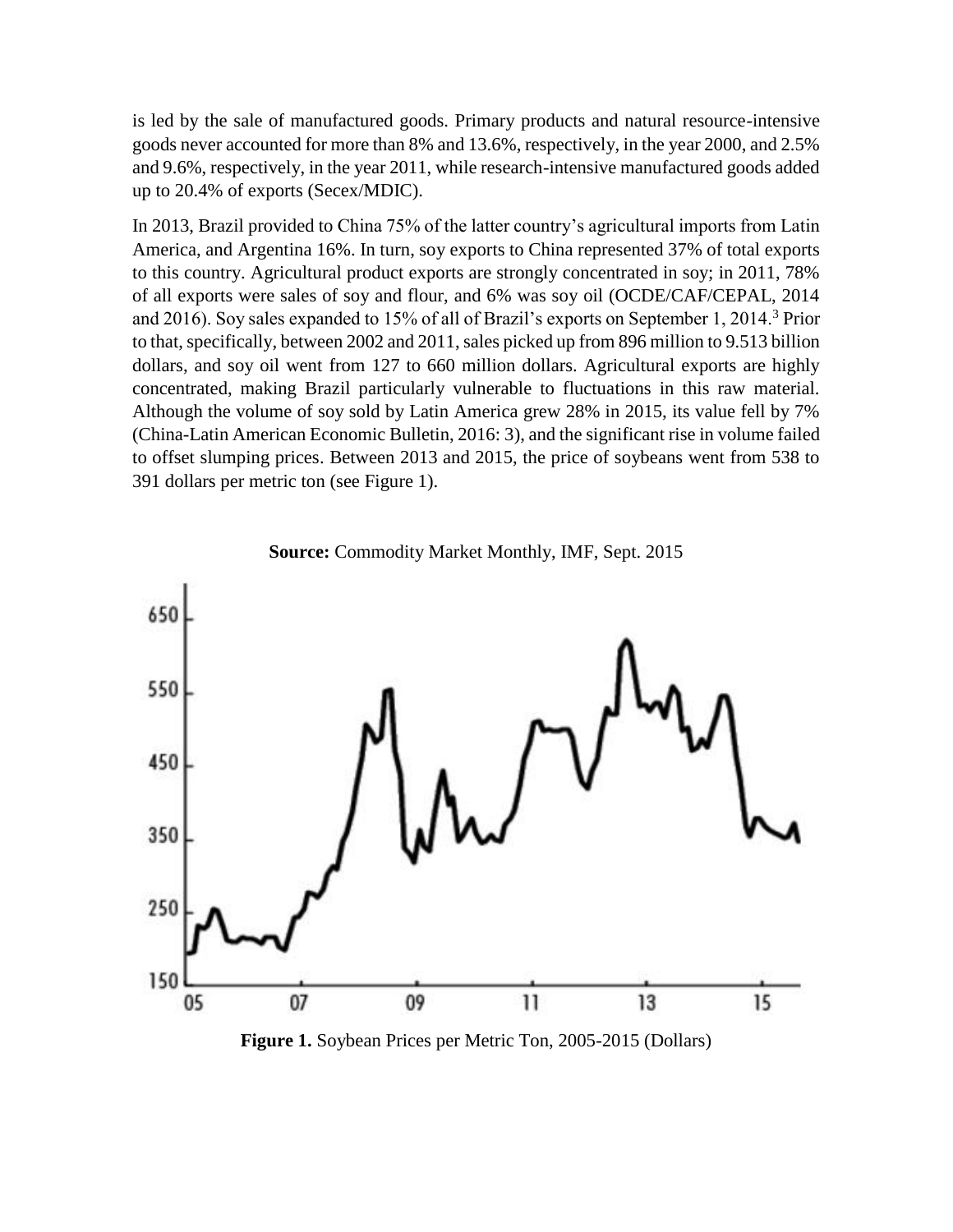Brazil also exports other raw materials, including iron ore, which is its most important mineral export. The value of exports of iron ore and its byproducts climbed to 35% of Brazil's exports to China in 2014. The dip in iron ore prices has been sharp. With an index of 100 in 2010, prices sagged to an index of 28 in December 2015 (Banco Mundial, 2016), and it was not until the end of 2015 that the curve began to reverse itself. Although the volume of iron ore rose by 10% between 2014 and 2015, the drop in the value of exports was especially high, at 34% (China-Latin American…*op. cit*) 4 (see Figure 2).



**Source:** Commodity Market Monthly, IMF, Sept. 2015

**Figure 2.** Iron Ore Prices per Metric Ton, 2005-2015 (Dollars)

As can be observed in the figure below, Brazil's vulnerability resides precisely in the magnitude of its trade with China, which is apparently less than that of Peru, Chile, and Uruguay, because the country is less commercially open, and the potential for contagion is less significant.

**Source:** IMF, DOTS, IMF WEO, UNCTAD, Deutsche Bank Research.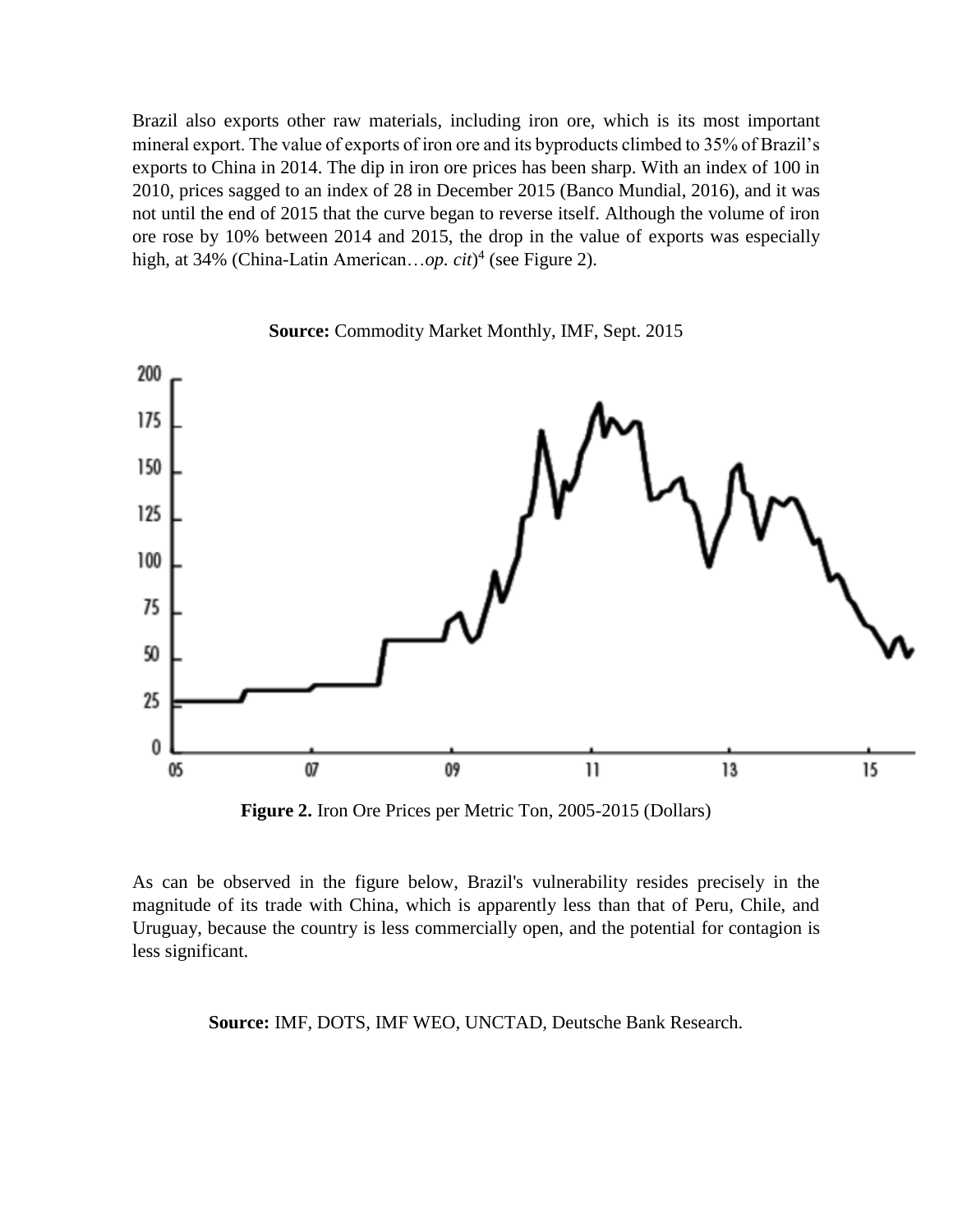

**Figure 3**

However, we must be careful with an approach limited to analyzing only these two variables.

Besides the degree of openness and the relative importance of trade with China, we must also examine the impact of trade on the industrial fabric, the nature of the exported products, and the role they play in the international value chain. For example, Mexico exports very little to China, due to a lack of raw materials, but by contrast, imports many products from the transformation industry in China. For every dollar that Mexico exports to China, it imports the equivalent of 10 dollars. Trade relations between Mexico and China, or, more precisely, the way in which the trade is practiced, have influenced the deindustrialization of some of its productive sectors.

**Table 1.** Mexico and Brazil: Evolution of the "Competitive Threat" Index 2000, 2005, 2010, and 2013 (Percentages)

|        | 2000       | 2005            | 2010        | 2013  |
|--------|------------|-----------------|-------------|-------|
| Mexico | .590<br>47 | $44.81^{\circ}$ | 168<br>-46. | 1.942 |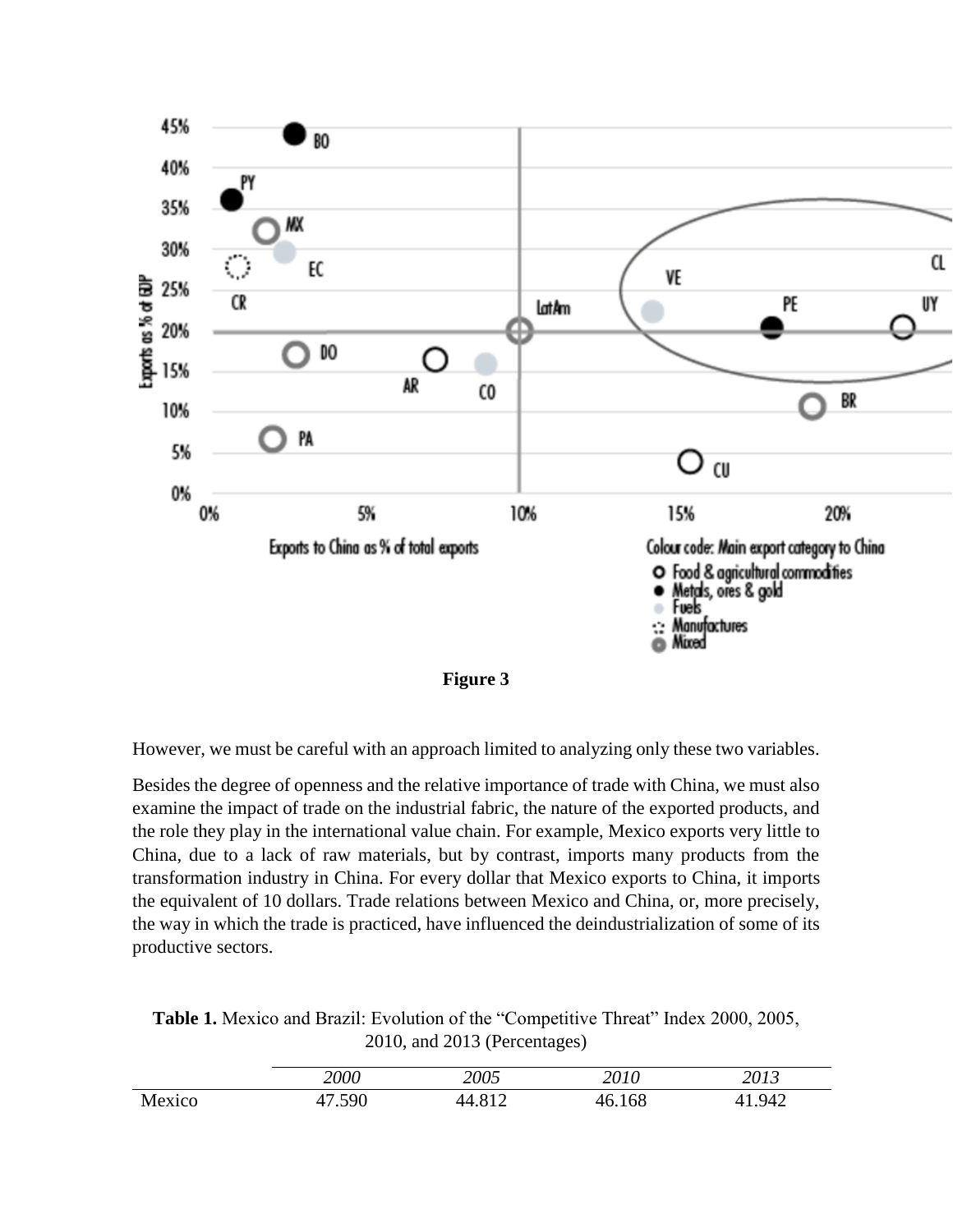| Brazil                             | 26.174 | 21.760 | 12.726 | 14.197 |  |  |  |  |
|------------------------------------|--------|--------|--------|--------|--|--|--|--|
| Source: OCDE/CAF/CEPAL, 2016: 110. |        |        |        |        |  |  |  |  |

The index is borrowed from Lall's work, repeated by Gallagher, and is calculated as the percentage of productive sectors (four digits) in which China's growth is higher than that of the export growth of any country in the time period 2000-2012.

Brazil and the rest of the countries in Latin America do participate (less than China) in the international value chain. There are two ways to participate in the chain: from behind or from the front. The former measures imported goods that are incorporated into a country's exports, as a percentage of its gross exports, whether China or Brazil. The latter measures the goods exported by a country incorporated into its exports as a percentage of gross exports. In both types of participation, Brazil is at a disadvantage with respect to China. Brazil's share, measured as the behind type, was 11.4% in 2000 and 10.7% in 2011, while in China, in the two years, the figure was 37.2% and 32.1%, respectively. The somewhat weaker performance in 2011 than in 2000 is revealing of China's efforts to further integrate its production lines. Participation in the value chain in the forward type for Brazil exceeded that of China: 17.1% in 2000 and 24.5% in 2011, against 10.8% and 15.6% for China in the same years (OCDE/Cepal/CAF, 2015). With the reprimarization of its economy, Brazil is exporting more goods, and raw materials, to other countries, but it is China that is incorporating them into producing its exports. Based on these data, we can deduce that fragmentation is lesser in Brazil than in China, with fewer products with high elasticity of demand with respect to income, and is therefore less subject to the dynamic insertion in the international division of labor than China and the majority of Asian countries.

Going even further, the complementarity between Brazil and China is far from a "win-win." One loses, because its specialization is centered on commercial crops and produced with more or less long-term investments, and therefore, recouping these investments takes time, which in turn debilitates its industrial apparatus. The other wins because it obtains the raw materials it lacks, which makes its industrial apparatus more flexible and bolsters integration, while at the same time facilitating a move away from the production of goods that need little capital and a lot of unskilled labor, in favor of producing more sophisticated goods with higher demand, just as South Korea and Taiwan did in their day.

A dearth of raw materials, with the exception of coal, and a scarcity of land, makes China more vulnerable. As such, it is unsurprising that for years now, the country has been harnessing a portion of its international reserve to multiply direct investments in countries with a wealth of raw materials, promoting the development of port and railway infrastructure, and investing in land purchases in order to protect its environment. It is very difficult to gain an exact idea of the extent of foreign direct investment (FDI) from China in Latin America. If we rely on the official statistics, Latin America is not the main destination: in 2010, Latin America received 15.3% of Chinese investment, as compared to 65% for other Asian countries. Brazil was a marginal destination (0.7% of Chinese FDI, source: Mofcon China).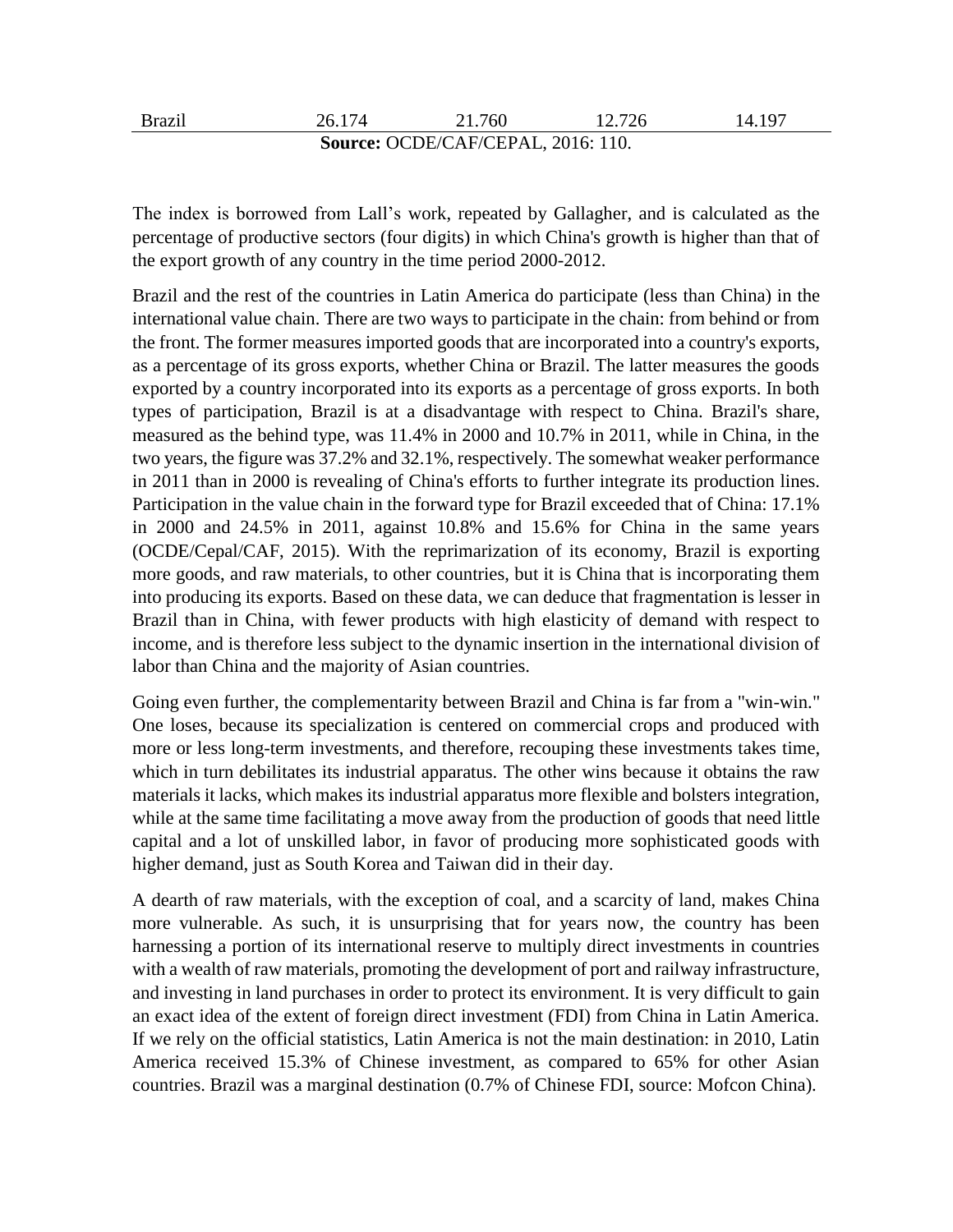However, these data are underestimates. Much of the investment money goes through Hong Kong, Luxembourg, the Cayman Islands, and the Virgin Islands, and is not necessarily counted by Mofcon of China. China's purchase of 40% of Repsol-Brazil was booked as a buy made out of Luxembourg. More globally, ONECH data (2014) reveal that between 2010 and 2013, the Virgin Islands received 51% of Chinese foreign direct investment destined for Latin America, the Cayman Islands 32%, and Brazil only 3%. If, as the ECLAC did in 2015, these data were to be "corrected," we would see that between 2010 and 2015, in reality, Brazil secured 56% of Chinese FDI, Peru 16%, Argentina 15%, and Venezuela and Colombia 5% each.<sup>5</sup>

Since 2010, these investments, as well as loans, have flourished, although it is difficult to say precisely how much. Loan promises escalated, as well as actual loans granted, although it is unclear exactly how and when the former became the latter. Sometimes, these loans are paid back in raw materials, as is the case for Venezuela. From 2013 to 2014, loans surged, reaching 22 billion dollars (71%) in 2014, of which 8.6 were allocated to Brazil, 7 to Argentina, and 5.7 to Venezuela, according to the *China Latin America Finance Database Report.* Direct investment picked up for two reasons: the depreciation of Latin American currencies reduced investment costs, and negotiations between China and Latin American countries, especially Brazil, resulted in direct investment pledges, particularly in the industrial sector, to compensate for the rise in imports coming from China. According to calculations by the *Financial Times* and the Van Dikj Bureau (China-Latin American Bulletin, 2016), Chinese FDI, for more than 10 billion dollars, ended up in Latin America. Between 2011 and 2015, the amounts would be 31.3 billion dollars in non-urbanized land, and 18.8 billion dollars on mergers-absorptions. The composition of these two types of investments is not the same. Investment in non-urbanized land principally concerns the following sectors: manufacturing (20%), agriculture (18%), logistics (15%), communications (14%), finance and real estate (14%), acquisitions—primarily oil—(39%), and the extractive sector (37%). The first two destinations account for more than three-fourths of total acquisitions, with the manufacturing sector representing only 1%.

China's strategy in this case is different from its game plan for dealing with advanced countries. The purchase of foreign enterprises aims not to acquire foreign technologies but rather, preeminently, to secure its supply of raw materials. In these two sectors, mergers or absorptions are proportionally more important than those carried out in the rest of the world, amounting to 15%. Conversely, mergers-absorptions coming from China, in the manufacturing sector, nearly non-existent, are as high as 13% for the rest of the world. Chinese direct investment in the manufacturing sector is principally directed towards Brazil and, to a lesser degree, Argentina.

# **Is China Responsible for Brazil's Weak Growth and Deindustrialization?**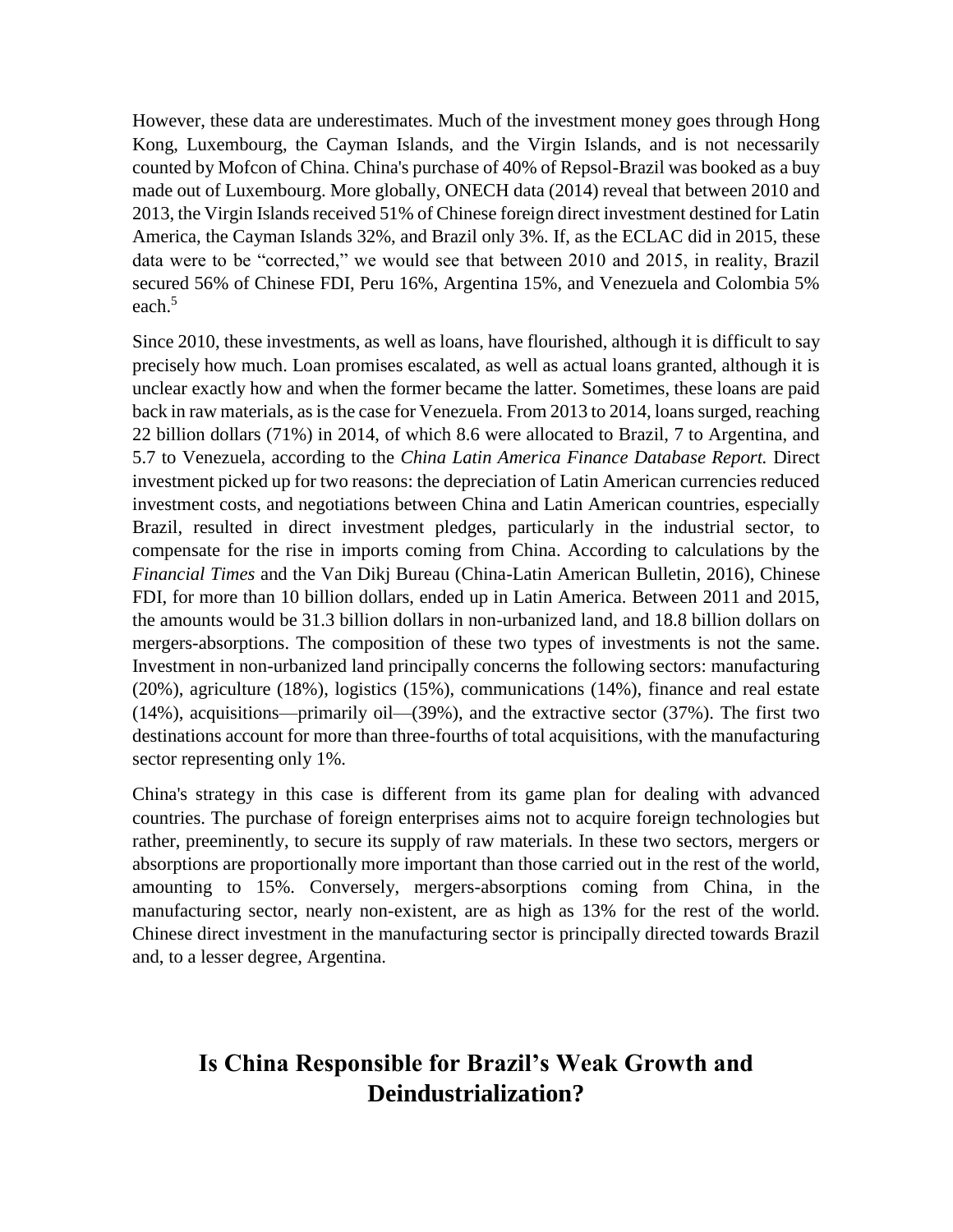It is unnecessary to refer to the development phases theorized by Rostow in his day to recognize that some paths lead to a future, and others do not. Economies can be sorted into four categories: *1*) lagging economies (emerging or not), *2*) "tigers," *3*) "champions," and *4*) mature economies, using a four-quadrant graph and organizing countries by industrial density measured in added value per inhabitant in dollars on the y-axis and the weight of the manufacturing sector with respect to GDP on the x-axis. The x- and y-axes cross at three thousand dollars and 18%.

Leading emerging economies are located in the first quadrant. Their industrial density is not significant and the weight of manufactures in GDP is likewise weak. This is not the case of the "tigers," whose density is undoubtedly relatively more or less weak, but the weight of manufactures is higher. Their success, in terms of growth, low volatility, and resilience over time, suggests we ought to raise the relative importance of industry. The highest phase is a logical consequence of this elevated growth, but it allows for the effects of relative deindustrialization to become manifest and the weight of services becomes increasingly important. The final phase, in which mature economies find themselves, is characterized by a trend towards secular stagnation. This is especially true of advanced economies (see Figure 4).

**Source:** Albrieu R. *et al.* (2015). *Argentina: una estrategia de desarrollo para el siglo XXI,*  Turmalina edition, p. 54.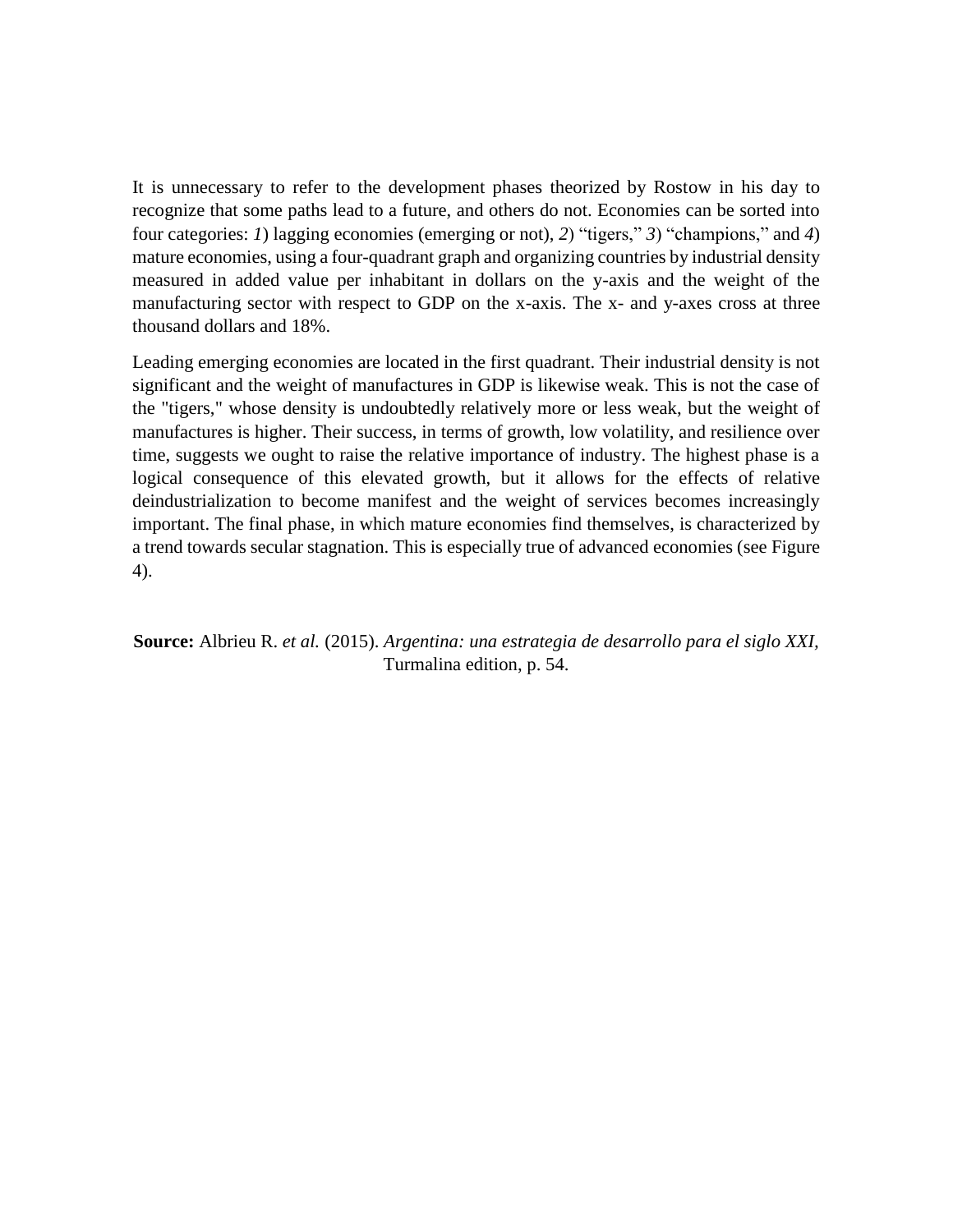#### Context





**Figure 4.** Configuration in 2013

This possible economic trajectory—from quadrant to quadrant—suggests that this figure is an application of Kaldor's law, mentioned earlier. From 1935 to 1980, Latin American economies shifted from left to right and from the bottom (on average) to the top in the first quadrant. They were unable to move into the second quadrant, as South Korea or even Taiwan did in their day. On the contrary, with reprimarization, they moved from the right to the left in the heart of the first quadrant. Thus, must we link the modest, relatively volatile, and rather unsustainable growth of the main Latin American economies to their inability to raise the weight of manufactures in GDP? Can we explain Brazilian deindustrialization by its reprimarization and its increasingly privileged trade relations with China? In a nutshell, then, can we attribute to China responsibility for this weak growth, and now for the crisis that would seem to have been provoked by falling raw materials prices?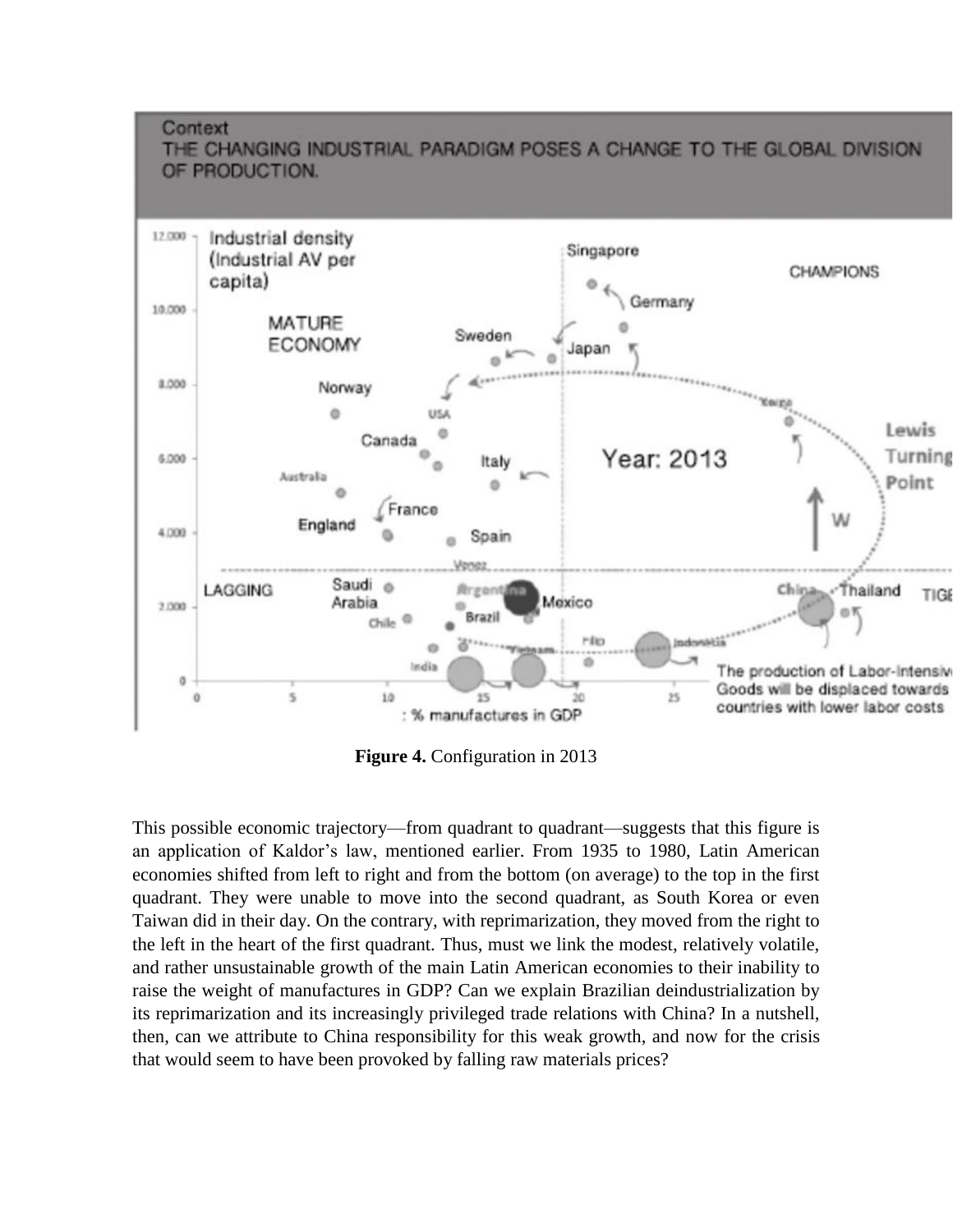Brazil, like so many other countries in Latin America, eluded the external recession thanks to the inflow of foreign capital, rising raw materials prices, and the significant jump in export volumes. This double increase was fed by China's strong, long, and exceptional growth. The abundance of foreign currency ushered in the appreciation of Brazil's own legal tender in the period 2004-2011, which successive administrations have been unable to stem, except erratically from 2011 to 2014, when Dilma Roussef rose to her first term as President of Brazil (see Figure 5).

**Source:** Central Bank of Brazil



**Figure 5.** Brazil: Effective Real Exchange Rate, February 1999 to July 2014, Auguring the Crisis (Year  $2000 =$  Base 100)

According to Nassif *et al.* (2015), to help facilitate interpretation of the graph, we must recall that a downward curve means that the national currency appreciated. Exchange rates are expressed in real terms to pay mind to inflation differentials with the United States.

The appreciation of the national currency with respect to the dollar is a barrier to boosting competitiveness, not only because imported products are less expensive, and inversely, exported products more costly, but also because it discourages investment in the highest-risk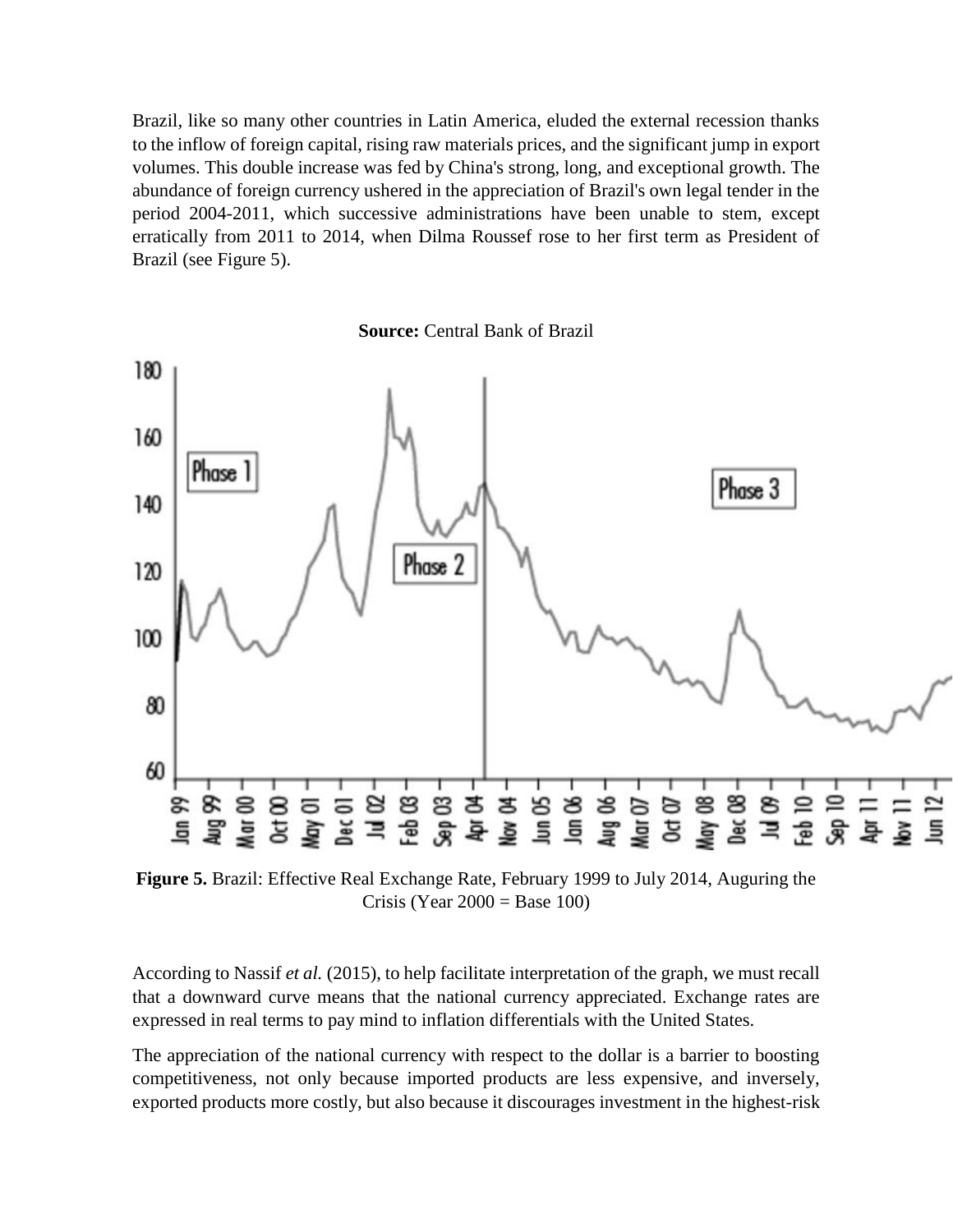sectors, makes way for real estate speculation and, in general, reorients investment towards less risky sectors, and the raw materials producing sector. Lastly, investment barely grows at all and makes it rather difficult to keep the GDP growth rate high (see Table 2).

|                | 2010 | 2011 | 2012 | 2013 | 2014 | 2015   |
|----------------|------|------|------|------|------|--------|
| Investment     | 20.5 | 20.6 | 20.7 | 20.9 | 20.2 | 18.2   |
| Rate           |      |      |      |      |      |        |
| <b>Savings</b> | 17.9 | 18.5 | 18   | 18.4 | 16.2 | 14.4   |
| Rate           |      |      |      |      |      |        |
| <b>GDP</b>     | 7.5  | 3.9  | 1.9  | 3.0  | 0.1  | $-3.8$ |
| Growth         |      |      |      |      |      |        |
| Rate           |      |      |      |      |      |        |

**Table 2.** Brazil: Investment and Gross Savings Rates, GDP Growth Rate, 2010-2015

**Source:** IBGE.

The relative weakness of the investment rate in the industrial branch entailed stagnating labor productivity because efforts made in terms of research and development have not been consistent (1% of GDP), especially when compared to South Korea (more than 4%). Labor productivity in the industrial sector has essentially grown little: only 17% between 2004 and 2015. Average real wages rose 34% in the same time period, more than productivity (see Table 3).

**Table 3.** Productivity and Real Wages in the Transformation Industry in National Currency (Base year 2004=100)

|           | 200  | 2005 | 2006 | 2007 | 2008             | 2009 | ○<br>20 <sub>1</sub> | ∼<br>201 | $\sim$<br>201 | $\sim$<br>201 | 4<br>201 | $\sim$<br>201<br>$\ast$ |
|-----------|------|------|------|------|------------------|------|----------------------|----------|---------------|---------------|----------|-------------------------|
| Productiv | 100. | 102. | 103. | 107. | 107.             | 105. | 115.                 | 115.     | 112.          | 117           | 117      | 116.                    |
| ity       |      |      |      |      |                  |      |                      |          |               |               |          |                         |
| Wages     | 100. | 102. | 102. | 106. | 110.             | 115. | 118.                 | 122.     | 128.          | 132.          | 134.     | 133.                    |
|           |      |      |      |      | $\boldsymbol{0}$ |      |                      |          |               |               |          |                         |

<sup>\*</sup>January-August 2015. Source: CEMEC, Note 08/2015.

With a base of 100 in 2004, the non-durable consumer goods import price index was 150 in 2015, on the eve of the crisis and the major depreciation of the real. That of durable consumer goods reached 113, that of intermediate goods 120, and that of equipment goods 100 that same year. Still with a base of 100 in 2004, the unit labor cost index of the transformation industry broadly surpassed that of imported goods to hit 221 (CEMEC, 2015). The three components of the unit labor cost evolved unfavorably (currency appreciation reflected in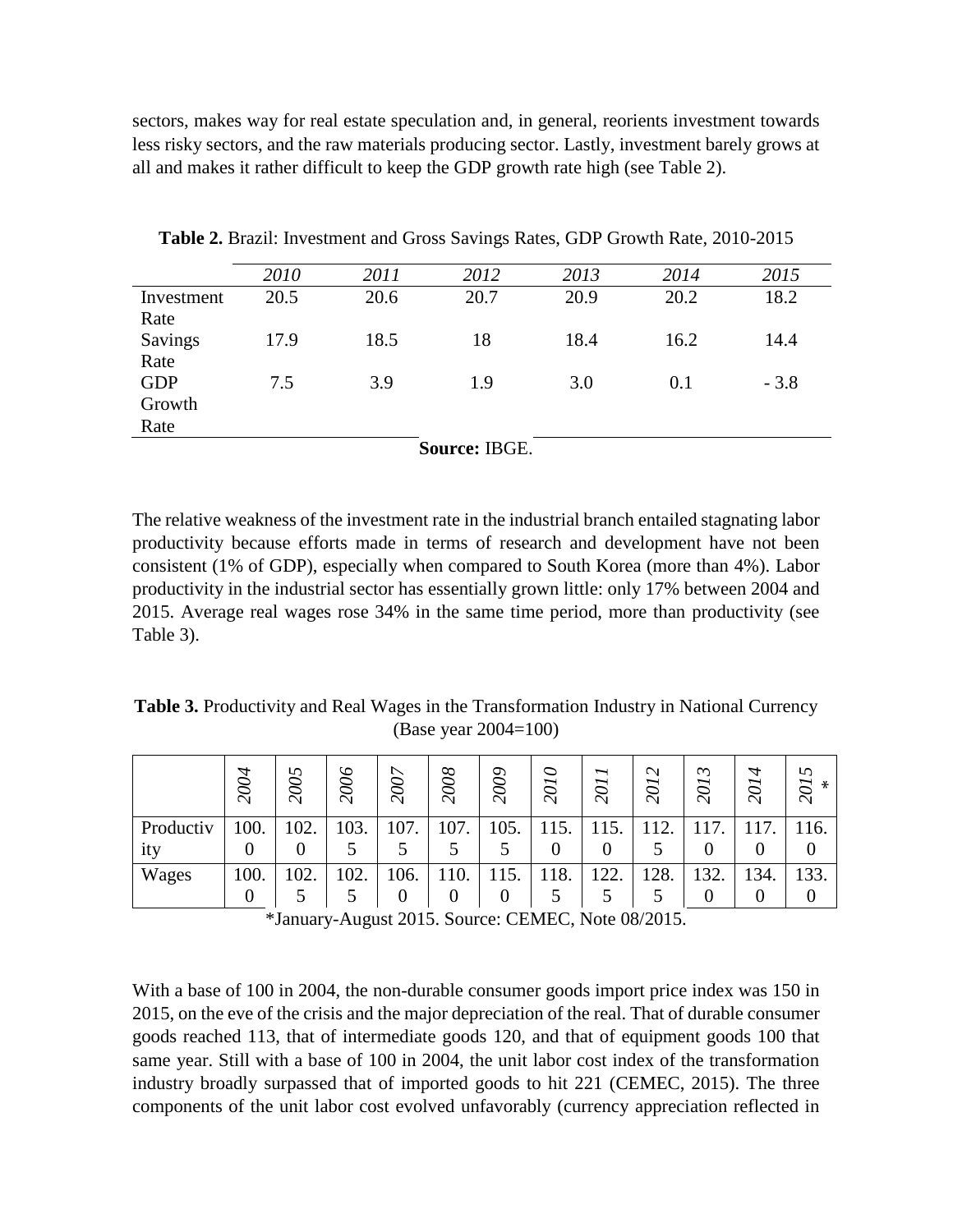import prices, rising wages that outpaced rather weak growth in productivity), and Brazil's competitiveness declined sharply. It is lower than that of sophisticated goods, except in a few sectors, such as aeronautics. Even if we acknowledge that the trade balance of transformation industry products turned negative in 2008, in reality, it subsequently became even more negative until 2014 (with an over 25 billion-dollar deficit).<sup>6</sup> Rising demand in response to higher wages did not help industrial production take off, but rather led to an increase in imports.

Industrial production is stagnating and sinking with the crisis. With an average index of 100 in 2002 (with the slowdown), it hit a peak of 105.5 in June 2013, followed by 99 in November 2014, and 85 in January 2016 and 83 in February 2016. Despite an export revival, the industry continued on the downward trend (IEDI letter, No.726). Disregarding the 2015-2016 crisis, in 11 years, the transformation industry did not grow at all. Once past a certain state of development, it is customary to see a relative decrease of the share of the industrial sector in the GDP in favor of the services sector, without this necessarily meaning deindustrialization.

The term deindustrialization is generally reserved for an absolute decrease in industrial added value and/or a relative shrinking of the weight of national industry in the global industry of open economies. In Latin America, this phenomenon tends to occur much sooner than it has in advanced countries due to the "early" classification used when income per capita at the commencement of deindustrialization is half of the per capita income in advanced countries when the same condition occurred.

The share of the Brazilian transformation industry in the global transformation industry (in added value) was 1.8% in 2005, 1.7% in 2011, after reaching 2.8% in 1980, pursuant to bank information for 2013 from UNCTAD. According to the same source, in China, this proportion was 9.9% in 2005 and 16.9% in 2011. As such, it was relatively lower in Brazil, while it rose considerably in China. Brazilian exports of manufactured products waned in relative terms, going from 53% of the value of exports in 2005 to 35% in 2012, in favor of agricultural and mining raw materials exports. It was not until February 2016 that they began to grow again thanks to a major devaluation and the collapse of raw materials prices, as we have seen.

## **Conclusions and Reflections to Change the Future**

Who made the mistake? Who deserves the blame? China? Or a succession of Brazilian administrations? The deindustrialization observed is reminiscent of "Dutch disease." We know that it is not inevitable. The path to escape the rentier trap is narrow, but it does exist. Brazilian administrations have preferred not to borrow, convinced that raw materials prices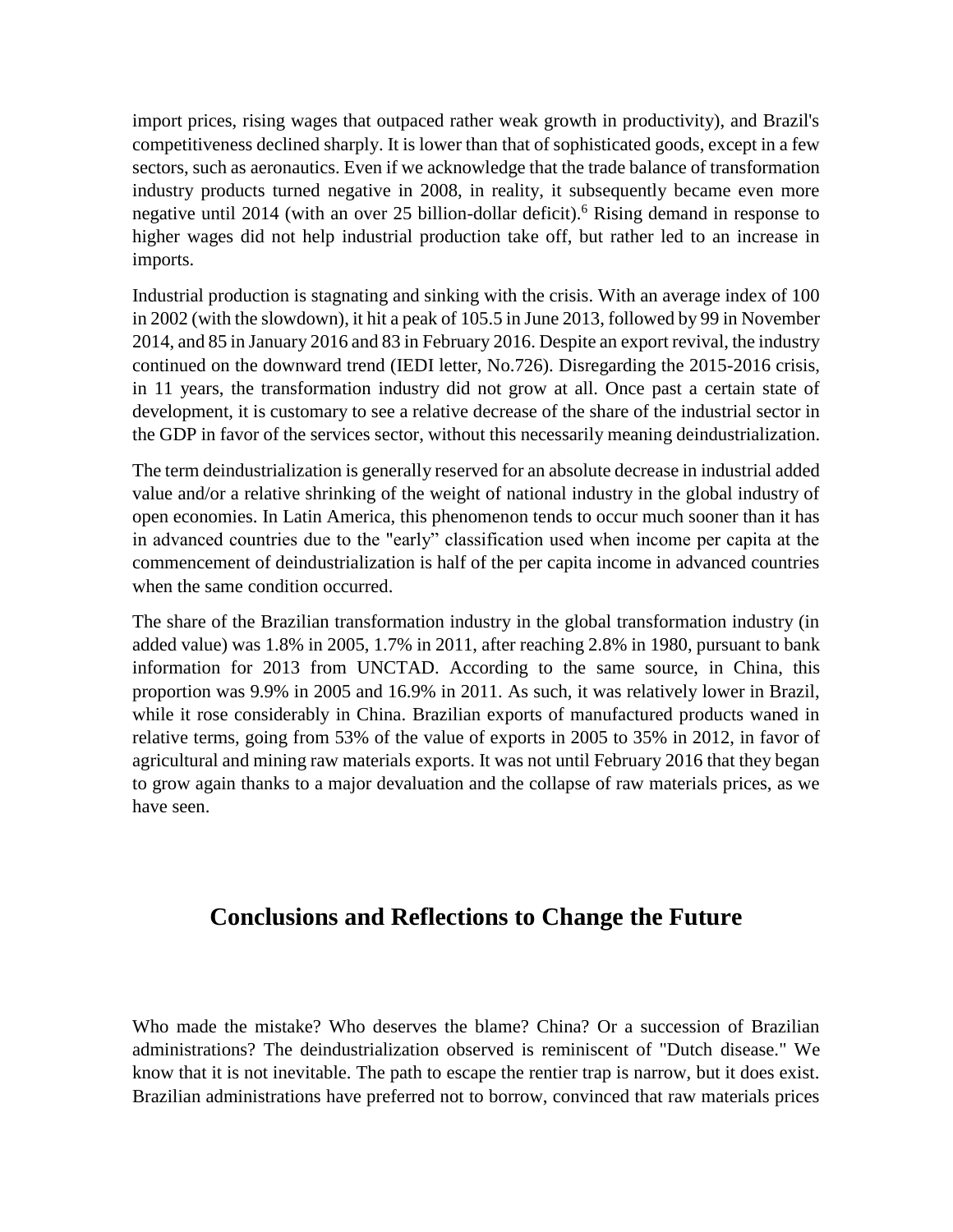would continue to rise and that this would permit them, without implementing any structural reforms—such as, for example, a profound fiscal reform—to avoid any major conflicts and enact policy oriented towards reducing poverty, while still allowing the top 1% to become even richer. Reprimarization consolidated the rentier behavior present for a long time, a legacy of the past.

Reinvigorating growth through reindustrialization is possible. The raw materials boom seems to have come to an end. Even so, this activity continues to bring a lot of foreign currency into Brazil. This currency could serve as the springboard for more positive insertion in the international division of labor. For those who dream of exporting agricultural products, incorporating more added value, and adjusting to Chinese consumer trends, as forecast by the Institute for Research in Applied Economics (IPEA). More generally speaking, reindustrialization will require five conditions to be met: *1*) a significant increase in labor productivity, reducing the unit cost of labor; *2*) challenging the logic of rentier economies that limit investment rates to a minimum, to a portion congruent with a State industrial policy to help cutting-edge sectors—and not the entire industry—,which may temporarily need protectionist measures; *3*) an active policy designed to neutralize currency appreciation; *4*) fiscal reform to close the income inequality gap and boost the purchasing power of the most vulnerable and poor classes and the lower middle income strati (emerging) and fund quality public services (education, health…); and *5*) a policy that facilitates access to credit for the most vulnerable and poor swaths of society. If just one of these conditions is not met, the success of a growth policy driven by domestic market dynamics could be jeopardized.

## **International Institutions**

OCDE: www.oecd.org

Cepal: www.eclac.org

BID: www.iadb.org

ADB: www.adb.org

<sup>1</sup>Translation into Spanish by Marcia Luz Solorza, Professor at the Faculty of Economics, National Autonomous University of Mexico, UNAM.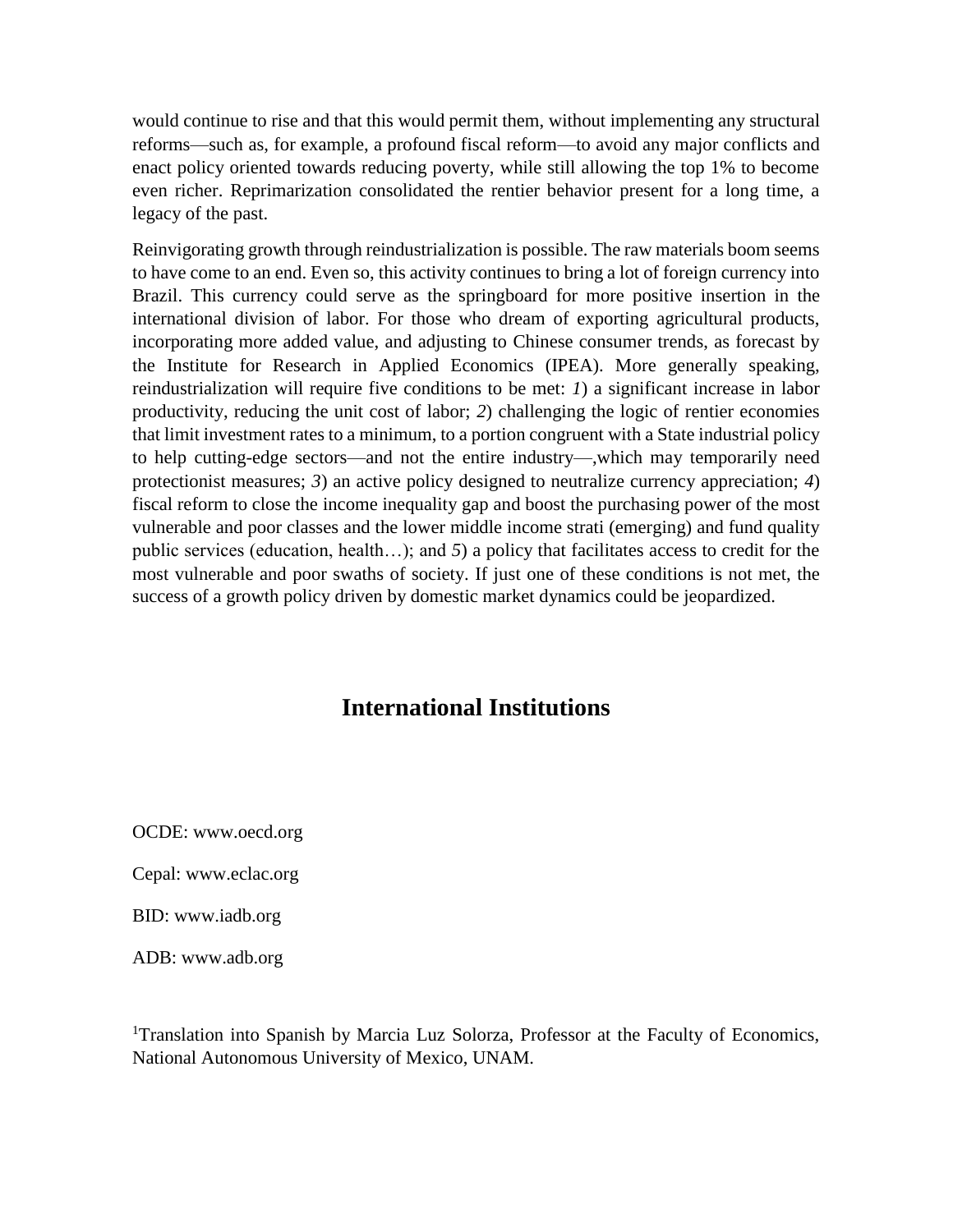<sup>2</sup>Soy production has taken off in Brazil. In 1980-1981, production amounted to 15.2 million metric tons. By 2014-2015, the figure reached 100 million metric tons, half of which were exported, principally to China, which at that time was importing 78.4 million metric tons (see the Commodity Market Outlook, Quarterly Report, World Bank, Jan. 2016).

<sup>3</sup>The outlook is rather pessimistic. Chinese consumption of iron ore is certainly considerable: 43.9% of average global consumption between 2010 and 2014 (between 1990 and 1994, the average was only 6.4%), but it has tapered off drastically in recent years, due to oversupply in the iron and steel sector.

<sup>4</sup>See E. Dussel Peters and S. Ortiz Velásquez (coords.). OFDI Monitor for China in Mexico, num. 1, March 2016.

<sup>5</sup>It was not until the second semester that the deficit leveled off, following peak currency depreciation (from October 2014 to October 2015, currency depreciation reached 47.24%, according to the Central Bank, and is 37% in real terms), and exports fell less than imports. It was towards the end of 2015 when exports started to pick up again, over the months, with increasing strength. The negative trade balance is becoming increasingly positive despite falling raw materials prices. In March 2016 alone, it was 4.43 billion dollars.

# **Bibliography**

Banco Mundial (2016), Commodity Market Outlook, Quaterly Report, January.

BU, Global Economic Governance Initiative (2016), "China Latin America Economic Bulletin", disponible en <https://www.bu.edu/pardeeschool/files/2016/04/China-LAC.Bulletin\_2016.pdf>

Cardim de Carvalho, Fernando (2016), "The Narrow Path for Brazil", *Levy Economics Institute for Bard College*, *Policy Note*, Estados-Unidos, pp. 1-10.

China-Latin America Economic Bulletin (2016), "Global Economic Governance Initiative", *Discussion Paper*.

Costa Pinto, Eduardo y Reinaldo Gonçalves (2015), "Globalização e poder efetivo: transformações globais sob efeito da ascensão chinesa", *Economia e Sociedade*, *Campinas*, Unicamp. IE. v. 24, n. 2 (54), Brasil, pp. 449-479.

Dussel Peters, Enrique (2016), "A relaçao de comercio e de investimentos de América Latina com a China (2000-2012), uma nova forma de dependencia", *Revista Tempo du Mundo*, Brasil, IPEA, vol. 2, núm.1, pp. 123-142.